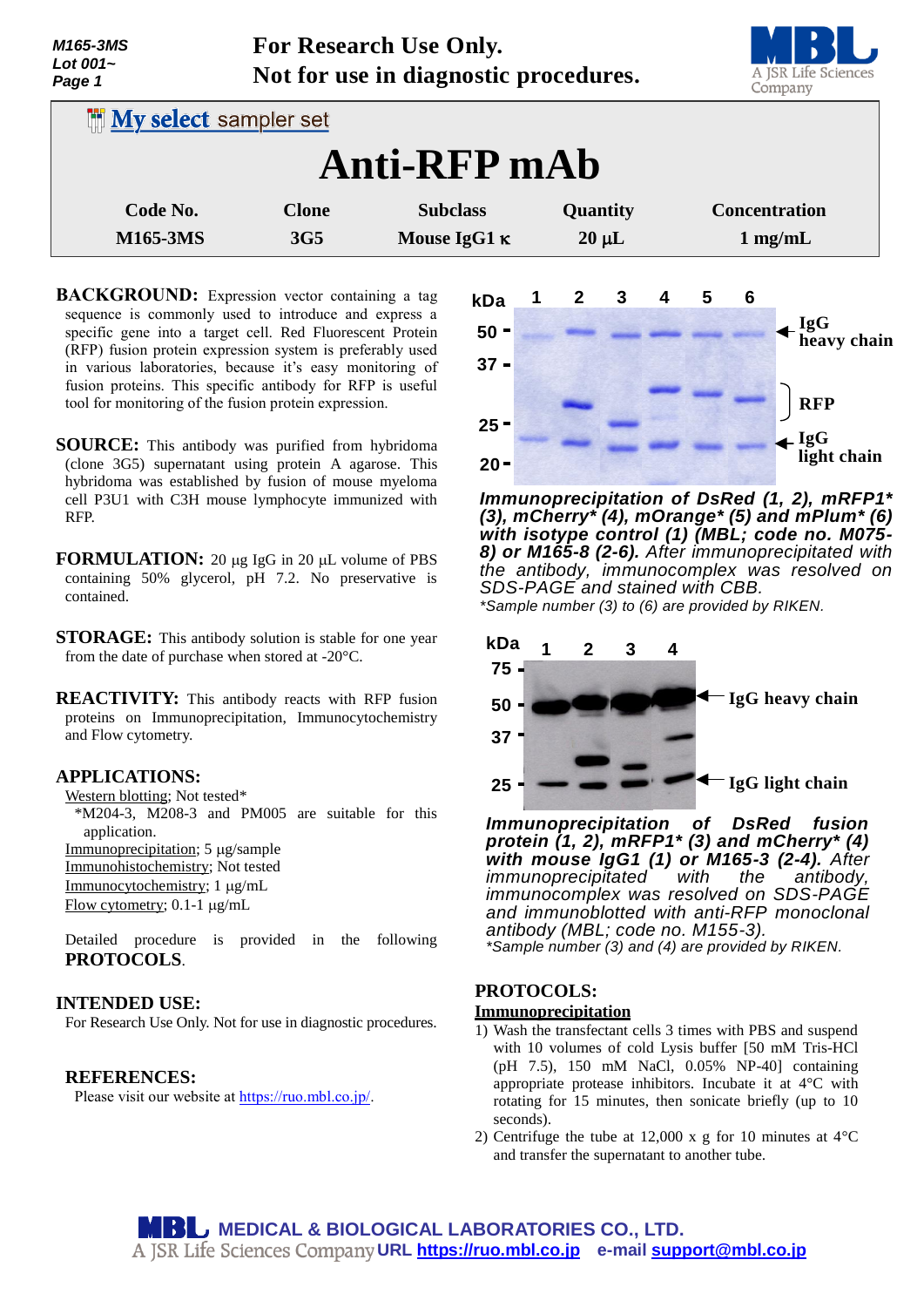- 3) Add primary antibody as suggested in the APPLICATIONS into 200 µL of cell extract. Mix well and incubate with gentle agitation for 60-120 minutes at 4°C.
- 4) Add 20  $\mu$ L of 50% protein A agarose beads resuspended in the cold Lysis buffer. Mix well and incubate with gentle agitation for 60 minutes at 4°C.
- 5) Centrifuge the tube at 2,500 x g for 10 seconds, and carefully discard the supernatant using a pipettor without disturbing the beads.
- 6) Resuspend the beads with cold Lysis buffer.
- 7) Centrifuge the tube at 2,500 x g for 10 seconds, and carefully discard the supernatant.
- 8) Repeat steps 6)-7) 3-5 times.
- 9) Resuspend the agarose in 20  $\mu$ L of Laemmli's sample buffer, boil for 3-5 minutes, and centrifuge for 5 minutes.
- 10) Load 10  $\mu$ L of the sample per lane in a 1-mm-thick SDS-polyacrylamide gel for electrophoresis.
- 11) Blot the protein to a polyvinylidene difluoride (PVDF) membrane at 1 mA/cm<sup>2</sup> for 1 hour in a semi-dry transfer system (Transfer Buffer: 25 mM Tris, 190 mM glycine, 20% methanol). See the manufacture's manual for precise transfer procedure.
- 12) To reduce nonspecific binding, soak the membrane in 10% skimmed milk (in PBS, pH 7.2) for 1 hour at room temperature, or overnight at 4°C.
- 13) Wash the membrane with PBS-T [0.05% Tween-20 in PBS] (5 minutes x 3).
- 14) Incubate the membrane with 1  $\mu$ g/mL of anti-RFP mAb (MBL; code no. M155-3) diluted with PBS, pH 7.2 containing 1% skimmed milk for 1 hour at room temperature. (The concentration of antibody will depend on condition.)
- 15) Wash the membrane with PBS-T [0.05% Tween-20 in PBS] (5 minutes x 3).
- 16) Incubate the membrane with the 1:10,000 anti-IgG (Mouse) pAb-HRP (MBL; code no. 330) diluted with 1% skimmed milk (in PBS, pH 7.2) for 1 hour at room temperature.
- 17) Wash the membrane with PBS-T (5 minutes x 3).
- 18) Wipe excess buffer on the membrane, then incubate it with appropriate chemiluminescence reagent for 1 minute. Remove extra reagent from the membrane by dabbing with paper towel, and seal it in plastic wrap.
- 19) Expose to an X-ray film in a dark room for 8 minutes. Develop the film as usual. The condition for exposure and development may vary.



*Immunocytochemical detection of DsRed fusion protein expressed in HeLa transfectants.*

Left: Anti-RFP mAb (M165-3) Right: DsRed fluorescence

#### **Immunocytochemistry**

- 1) Culture the cells in the appropriate condition on a glass slide. (For example, spread the  $1 \times 10^4$  cells for one slide, then incubate in a  $CO<sub>2</sub>$  incubator overnight.)
- 2) Wash the cells 3 times with PBS.
- 3) Fix the cells with 4% paraformaldehyde (PFA)/PBS for 10 min. at room temperature (20~25°C).
- 4) Wash the slide twice with PBS.
- 5) Permeabilize the cells with 0.2% Triton X-100/PBS for 10 min. at room temperature.
- 6) Wash the slide twice with PBS.
- 7) Incubate the cells with the primary antibody diluted with PBS containing 2% fetal calf serum (FCS) as suggested in the **APPLICATIONS** for 1 hour at room temperature. (Optimization of antibody concentration or incubation condition is recommended if necessary.)
- 8) Wash the slide twice with PBS.
- 9) Incubate the cells with 1:500 Alexa Fluor® 488 Goat Anti-Mouse IgG (Thermo Fisher Scientific; code no. A-11001) diluted with PBS containing 2% FCS for 30 minutes at room temperature. Keep out light by aluminum foil.
- 10) Wash the slide twice with PBS.
- 11) Wipe excess liquid from slide but take care not to touch the cells. Never leave the cells to dry.
- 12) Promptly add mounting medium onto the slide, then put a cover slip on it.